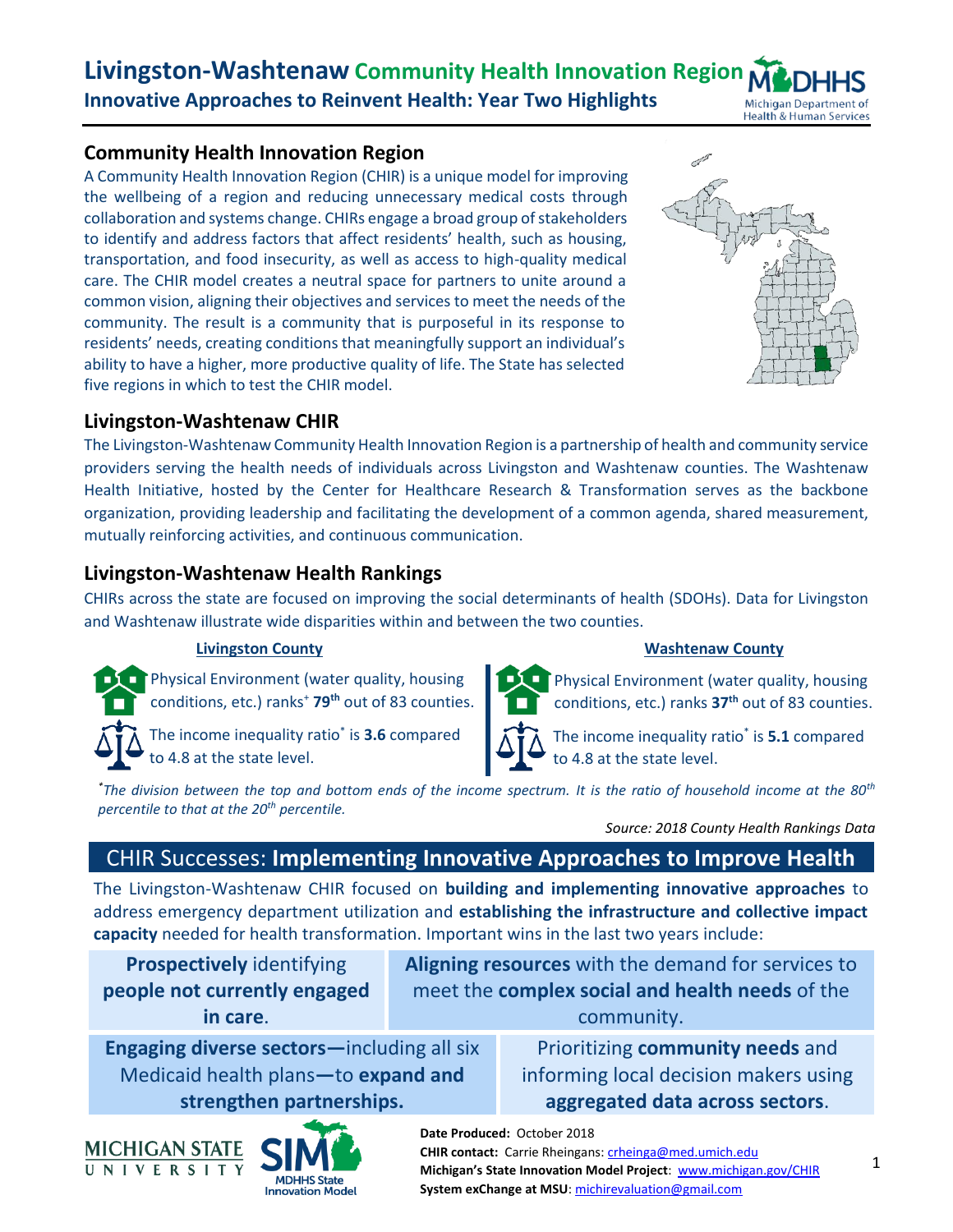

**Bright Spot**

**Prospectively** identifying **people not currently engaged in care**.

#### **CHIR Success!**

The Livingston-Washtenaw CHIR **developed a way to prospectively identify people who are not currently engaged in care or may need other help and connect them with services based on their self-identified needs.** Using a *predictive model*, they are actively reaching out to people, some of whom had not previously been in the system. As a result, they are helping to **connect the disconnected** with social and health services in ways they have not been before.

#### **What was the challenge facing the CHIR?**

Emergency departments were frequently treating individuals who may have benefitted from coordinated systems of preventative care. This reactive approach to care resulted in high costs for both health systems and patients, as well as poor health outcomes.

#### **How did the CHIR identify and help individuals?**

The CHIR developed a proactive approach to care coordination, using a predictive model to identify potential frequent emergency department users not yet connected with services. The model has four key steps:

- 1. The model analyzes factors in previously unexplored medical records data to identify individuals at risk for frequent emergency department usage.
- 2. Hublets (organizations providing social and health services) identify individuals to care manage based on the individuals' unique social and health needs and previous relationships with hublets.
- 3. Care coordinators and community health workers in the hublets reach out and support individuals to get their needs met.
- 4. To promote continuous improvement, hublets share their successes and best practices with one another to improve the care management process.

#### **What has the impact been?**

The predictive model has changed how the system of care works in the CHIR, enabling hublets to help people, many of whom were unknown to the system. Now, these people are referred to the care they need. The CHIR is also improving population health management by learning about the critical factors impacting frequent emergency department usage.

#### **What are important next steps?**

- Integrate social determinants of health screening data into the predictive model to determine their influence on health outcomes.
- Expand the model to other health systems and health plans to scale up the model and increase its impact statewide.





### **Connecting to Care** Emerging Story



One individual was visiting the emergency department

multiple times per week. They were identified by the predictive model and were connected with care coordination services. Now, they have transportation to their appointments, their medications have been corrected, and they haven't visited an emergency department in four months.

#### **Connecting the Disconnected**



*One third of people identified were not previously being served by any of the hublets.* 

**58%** *of the Livingston-Washtenaw population has been included in the model.*

#### **Meeting Health Needs**



*"The purest form of population health* 

*management is targeting your resources to the people who need the help."*

-Health Data Expert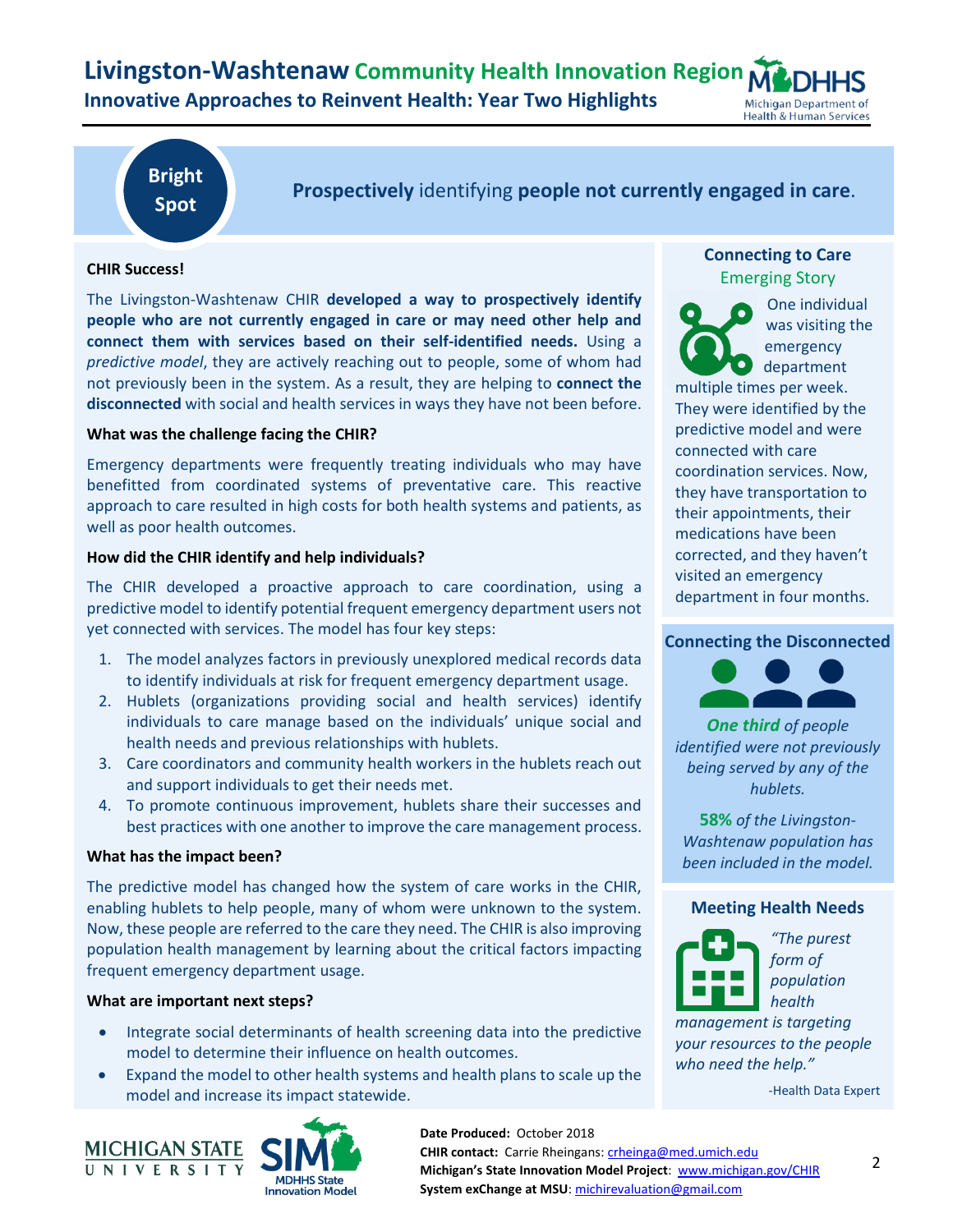**Livingston-Washtenaw Community Health Innovation Region Innovative Approaches to Reinvent Health: Year Two Highlights** Michigan Department of **Health & Human Services** 

# **Bright Spot**

**Aligning resources** with the demand for services to meet the **complex social and health needs** of the community.

#### **CHIR Success!**

The Livingston-Washtenaw CHIR worked with local partners to **match resource distribution to demonstrated social and health needs of the community**. By implementing new activity-based hublet payments for organizations providing care to community members, the CHIR has enhanced care capacity by aligning resources with the demand for services and changing community needs.

#### **What was the challenge facing the CHIR?**

Residents in the CHIR have multiple and complex social and health needs, placing different demands for services on hublets. The challenge faced by the CHIR was to allocate resources fairly across hublets to reflect their differing demands, clientele, and workloads, while allowing for changing community needs.

#### **How did the CHIR allocate resources more fairly?**

CHIR coordinators engaged in site visits to better understand the workload of the hublets. Through active dialogue, hublets also shared the challenges they were facing. Building on these site visits and data, the CHIR created a plan to distribute funds in a new way:

Hublet Funding = 
$$
\frac{1}{2}
$$
Flat Rate +  $\frac{1}{2}$ Activity-Based Rate

The flat rate allows the hublets to plan for staffing and budgetary needs. The activity-based rate is based on each hublet's workload, including the number of patients served, their primary and secondary needs, and the time and resources necessary to serve them.

#### **What has the impact been?**

Hublets now report increased capacity for meeting residents' needs, increased care coordination between hublets, and a greater willingness and ability to share information. Through this process, the CHIR has also learned that the most pressing health needs in the intervention population are substance use, mental health conditions, and complex care management.

#### **What are the important next steps?**

- Continue to monitor the community health needs and workload of the hublets.
- Identify and secure the funding needed in order to sustain hublet payments and the online care coordination tool.





*By matching resources with demonstrated needs, "…care managers seem* 

*to feel they can now do their job better."*

*-*Health Care Provider

#### **Meeting Community Needs**

*During June and July of 2018, all 11 hublets served client needs. In descending order of cases as lead agency:*

Home of New Vision  $<sup>0</sup>$ </sup> Michigan Medicine CCMP  $\odot$ St Joseph Mercy Health  $\overline{\mathbb{C}}$ Washtenaw County CMH M Washtenaw Health Plan  $\circledS$ Livingston County CMH M Packard Health  $<sup>th</sup>$ </sup> Avalon Housing  $\circledS$ Livingston Catholic Charities  $<sup>①</sup>$ </sup> Jewish Family Services  $\circledS$ Integrated Health Associates $\Theta$ 

- Ⓤ Substance use
- **M** Mental health
- Ⓒ Complex care coordination
- Ⓢ Social needs
- ⒽHealth

### **Coordinating Care 91%**



*of the hublets are providing different services for the same patient/client* 

*in order to have both social and health needs addressed.*



**Date Produced:** October 2018 **CHIR contact:** Carrie Rheingans: [crheinga@med.umich.edu](mailto:crheinga@med.umich.edu) **Michigan's State Innovation Model Project**: [www.michigan.gov/CHIR](file:///C:/Users/szymecko/MSU%20System%20exChange%20Dropbox/SIMS%20Project/BrightSpots%202017%20and%20%202018/LWCHIR/www.michigan.gov/CHIR) **System exChange at MSU**[: michirevaluation@gmail.com](mailto:michirevaluation@gmail.com)